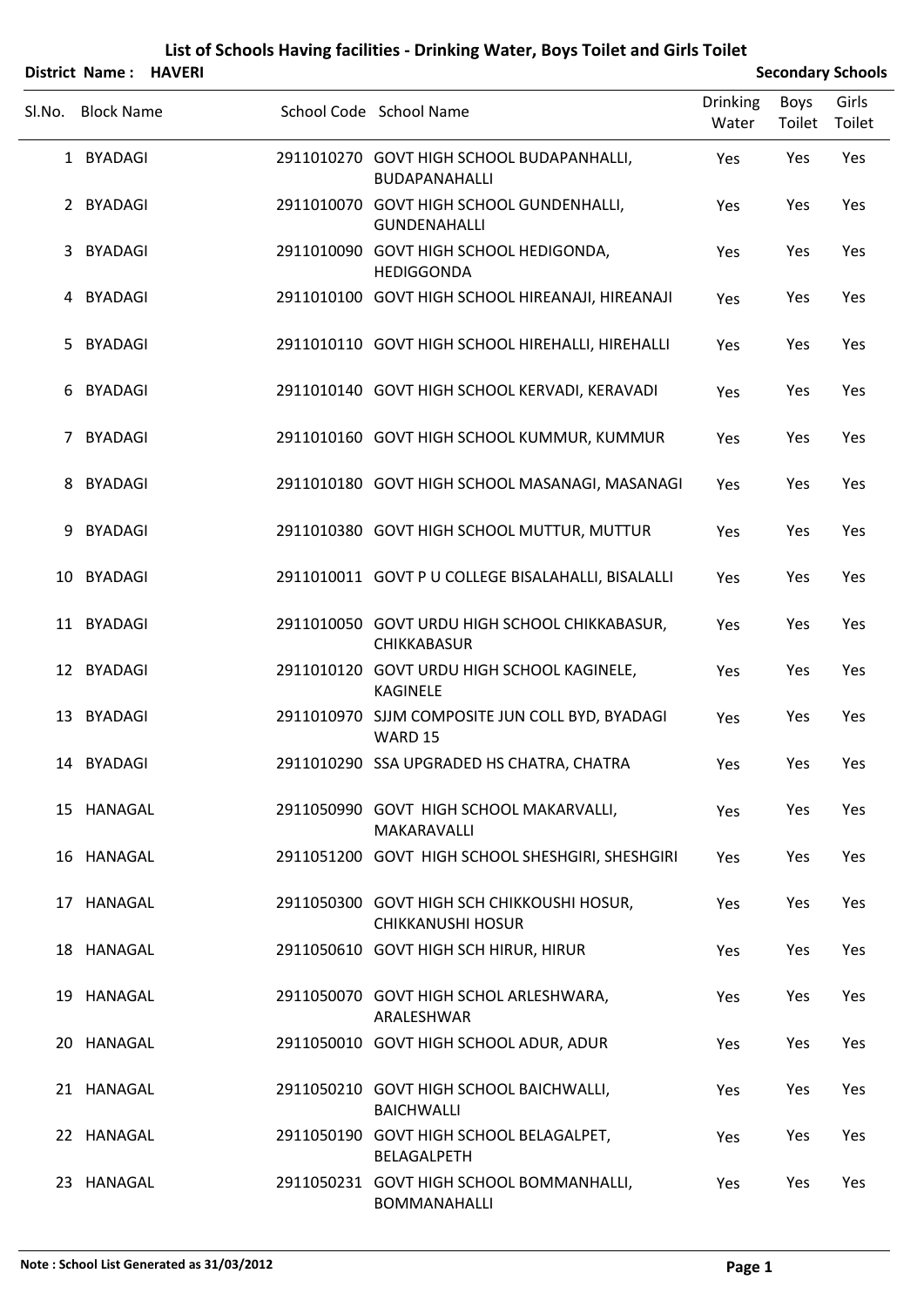|        | District Name: HAVERI |  |                                                                      | <b>Secondary Schools</b> |                |                 |  |
|--------|-----------------------|--|----------------------------------------------------------------------|--------------------------|----------------|-----------------|--|
| SI.No. | <b>Block Name</b>     |  | School Code School Name                                              | <b>Drinking</b><br>Water | Boys<br>Toilet | Girls<br>Toilet |  |
|        | 24 HANAGAL            |  | 2911050570 GOVT HIGH SCHOOL HIREBASUR, HIREBASUR                     | Yes                      | Yes            | Yes             |  |
|        | 25 HANAGAL            |  | 2911050580 GOVT HIGH SCHOOL HIREHULYAL,<br>HIREHULLAL                | Yes                      | Yes            | Yes             |  |
|        | 26 HANAGAL            |  | 2911050590 GOVT HIGH SCHOOL HIREKANAGI,<br>HIREKANAGI                | Yes                      | Yes            | Yes             |  |
|        | 27 HANAGAL            |  | 2911050770 GOVT HIGH SCHOOL KADSHETTIHALLI,<br>KADSHETTIHALLI        | Yes                      | Yes            | Yes             |  |
|        | 28 HANAGAL            |  | 2911050840 GOVT HIGH SCHOOL KANCHINEGLUR,<br><b>KANCHINEGLUR</b>     | Yes                      | Yes            | Yes             |  |
| 29     | HANAGAL               |  | 2911050940 GOVT HIGH SCHOOL KOPPARSIKOPPA,<br><b>KOPPARASHIKOPPA</b> | Yes                      | Yes            | Yes             |  |
|        | 30 HANAGAL            |  | 2911050950 GOVT HIGH SCHOOL KUDAL, KUDAL                             | Yes                      | Yes            | Yes             |  |
|        | 31 HANAGAL            |  | 2911051000 GOVT HIGH SCHOOL MAHARAJPET,<br><b>MAHARAJAPETH</b>       | Yes                      | Yes            | Yes             |  |
|        | 32 HANAGAL            |  | 2911051040 GOVT HIGH SCHOOL MANTAGI, MANTAGI                         | Yes                      | Yes            | Yes             |  |
|        | 33 HANAGAL            |  | 2911051710 GOVT HIGH SCHOOL MARANBEED,<br>MARANBEED                  | Yes                      | Yes            | Yes             |  |
|        | 34 HANAGAL            |  | 2911051050 GOVT HIGH SCHOOL MASANKATTI,<br><b>MASANAKATTI</b>        | Yes                      | Yes            | Yes             |  |
| 35     | HANAGAL               |  | 2911051220 GOVT HIGH SCHOOL SHIRGOD, SHIRGOD                         | Yes                      | Yes            | Yes             |  |
|        | 36 HANAGAL            |  | 2911051600 GOVT HIGH SCHOOL SHYADGUPPI,<br><b>SHYADGUPPI</b>         | Yes                      | Yes            | Yes             |  |
|        | 37 HANAGAL            |  | 2911051370 GOVT HIGH SCHOOL YALAVATTI, YALVATTI                      | Yes                      | Yes            | Yes             |  |
|        | 38 HANAGAL            |  | 2911051291 GOVT URDU (B) HIGH SCHOOL TILUVALLI,<br><b>TILVALLI</b>   | Yes                      | Yes            | Yes             |  |
|        | 39 HANAGAL            |  | 2911050031 GOVT URDU HIGH SCHOOL AKKIALUR,<br>AKKIALUR               | Yes                      | Yes            | Yes             |  |
|        | 40 HANAGAL            |  | 2911051830 GOVT URDU HIGH SCHOOL HANGAL,<br><b>HANGAL WARD NO 2</b>  | Yes                      | Yes            | Yes             |  |
|        | 41 HANAGAL            |  | 2911051090 GOVT URDU HIGH SCHOOL NAREGAL,<br><b>NAREGAL</b>          | Yes                      | Yes            | Yes             |  |
|        | 42 HANAGAL            |  | 2911051330 SAYUKATA HGH SCH VARDI, VARADI                            | Yes                      | Yes            | Yes             |  |
|        | 43 HANAGAL            |  | 2911050190 SSA UPGARADED HS BELGALPET,<br>BELAGALPETH                | Yes                      | Yes            | Yes             |  |
|        | 44 HAVERI             |  | 2911060090 GOVT HIGH SCH HALERITTI, HALERITTI                        | Yes                      | Yes            | Yes             |  |
|        | 45 HAVERI             |  | 2911060730 GOVT HIGH SCHOOL AKKUR, AKKUR                             | Yes                      | Yes            | Yes             |  |
|        | 46 HAVERI             |  | 2911060030 GOVT HIGH SCHOOL BASAPUR, BASAPUR                         | Yes                      | Yes            | Yes             |  |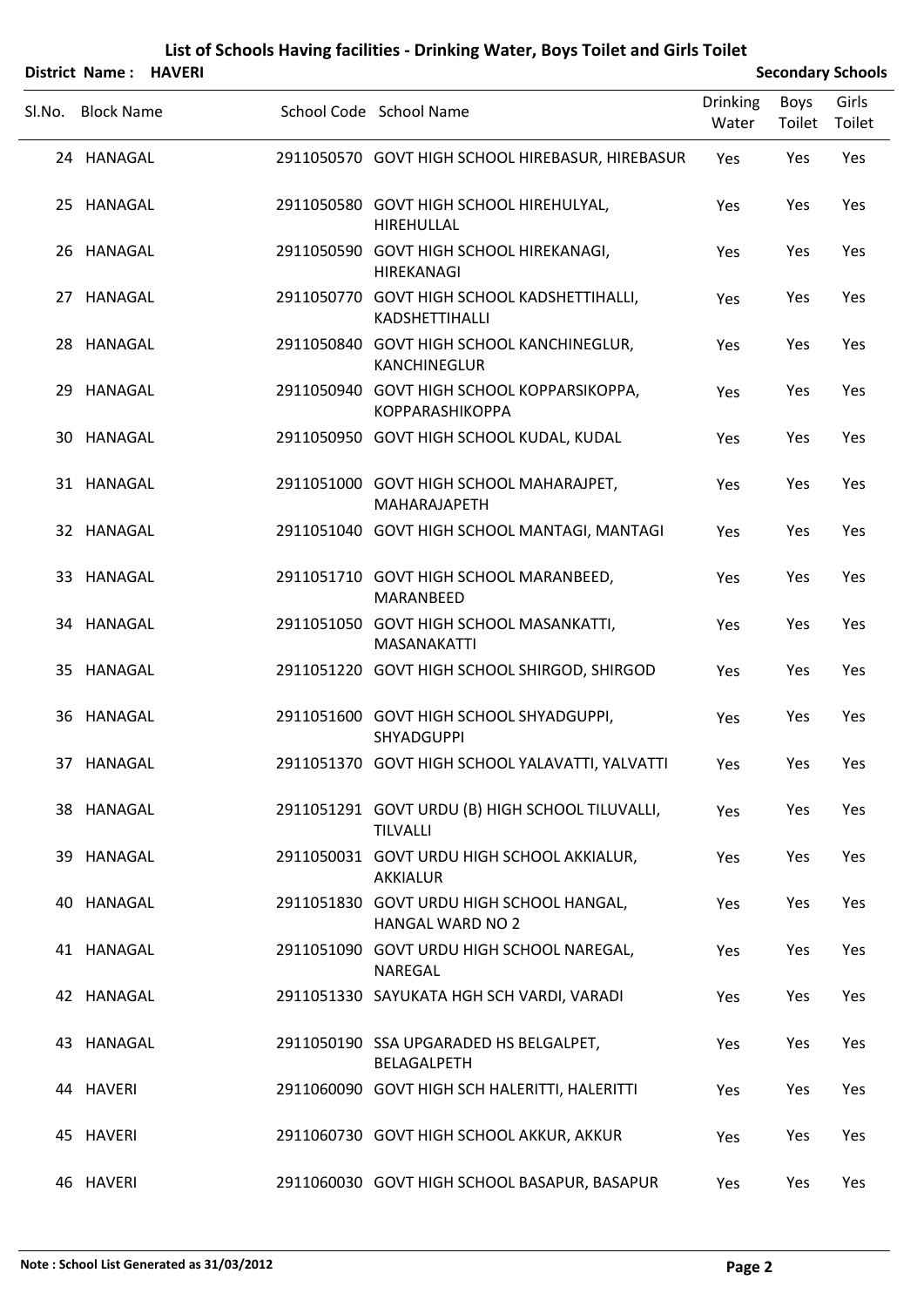|        | District Name: HAVERI |  |                                                                     |                          |                | <b>Secondary Schools</b> |
|--------|-----------------------|--|---------------------------------------------------------------------|--------------------------|----------------|--------------------------|
| Sl.No. | <b>Block Name</b>     |  | School Code School Name                                             | <b>Drinking</b><br>Water | Boys<br>Toilet | Girls<br>Toilet          |
|        | 47 HAVERI             |  | 2911060550 GOVT HIGH SCHOOL CHIKKALINGADAHALLI,<br>CHIKKALINGADALLI | Yes                      | Yes            | Yes                      |
|        | 48 HAVERI             |  | 2911060830 GOVT HIGH SCHOOL GALAGNATH,<br><b>GALAGNATH</b>          | Yes                      | Yes            | Yes                      |
|        | 49 HAVERI             |  | 2911060370 GOVT HIGH SCHOOL HAVANUR, HAVANUR                        | Yes                      | Yes            | Yes                      |
|        | 50 HAVERI             |  | 2911061200 GOVT HIGH SCHOOL HAVERI, HAVERI WARD<br><b>NO 20</b>     | Yes                      | Yes            | Yes                      |
|        | 51 HAVERI             |  | 2911060160 GOVT HIGH SCHOOL KABBUR, KABBUR                          | Yes                      | Yes            | Yes                      |
|        | 52 HAVERI             |  | 2911060170 GOVT HIGH SCHOOL KALLIHAL, KALLIHAL                      | Yes                      | Yes            | Yes                      |
|        | 53 HAVERI             |  | 2911060210 GOVT HIGH SCHOOL KANVALLI, KANVALLI                      | Yes                      | Yes            | Yes                      |
|        | 54 HAVERI             |  | 2911060220 GOVT HIGH SCHOOL KARAJGI, KARAJAGI                       | Yes                      | Yes            | Yes                      |
|        | 55 HAVERI             |  | 2911060240 GOVT HIGH SCHOOL KATENHALLI,<br>KATENAHALLI              | Yes                      | Yes            | Yes                      |
|        | 56 HAVERI             |  | 2911060260 GOVT HIGH SCHOOL KONANTAMBAGI,<br><b>KONANATUMBAGI</b>   | Yes                      | Yes            | Yes                      |
|        | 57 HAVERI             |  | 2911060270 GOVT HIGH SCHOOL KULENUR, KULENUR                        | Yes                      | Yes            | Yes                      |
|        | 58 HAVERI             |  | 2911060310 GOVT HIGH SCHOOL MAROL, MAROL                            | Yes                      | Yes            | Yes                      |
|        | 59 HAVERI             |  | 2911060300 GOVT HIGH SCHOOL MEVUNDI, MEVUNDI                        | Yes                      | Yes            | Yes                      |
|        | 60 HAVERI             |  | 2911060520 GOVT HIGH SCHOOL NELOGAL, NELOGALLA                      | Yes                      | Yes            | Yes                      |
|        | 61 HAVERI             |  | 2911060361 GOVT HIGH SCHOOL YALAGACHHA,<br>YALAGACCHI               | Yes                      | Yes            | Yes                      |
|        | 62 HAVERI             |  | 2911061110 GOVT URDU HIGH SCH HAVERI, HAVERI<br>WARD NO 11          | Yes                      | Yes            | Yes                      |
|        | 63 HAVERI             |  | 2911060060 GOVT URDU HIGH SCHOOL DEVIHOSUR,<br><b>DEVIHOSUR</b>     | Yes                      | Yes            | Yes                      |
|        | 64 HAVERI             |  | 2911060210 GOVT URDU HIGH SCHOOL KANVALLI,<br><b>KANVALLI</b>       | Yes                      | Yes            | Yes                      |
|        | 65 HAVERI             |  | 2911061040 SSA UPGRADED URDU HS<br>NAGENDRANMATTI, HAVERI WARD NO 4 | Yes                      | Yes            | Yes                      |
|        | 66 HIREKERUR          |  | 2911070480 GOVT HIGH SCH HIREKABBAR, HIREKABBAR                     | Yes                      | Yes            | Yes                      |
|        | 67 HIREKERUR          |  | 2911070570 GOVT HIGH SCH HOSAKATTI, HOSAKATTI                       | Yes                      | Yes            | Yes                      |
|        | 68 HIREKERUR          |  | 2911070290 GOVT HIGH SCHOOL CHIKKONATHI,<br>CHIKKONATI              | Yes                      | Yes            | Yes                      |
|        | 69 HIREKERUR          |  | 2911070350 GOVT HIGH SCHOOL DUDIHALLI, DUDIHALLI                    | Yes                      | Yes            | Yes                      |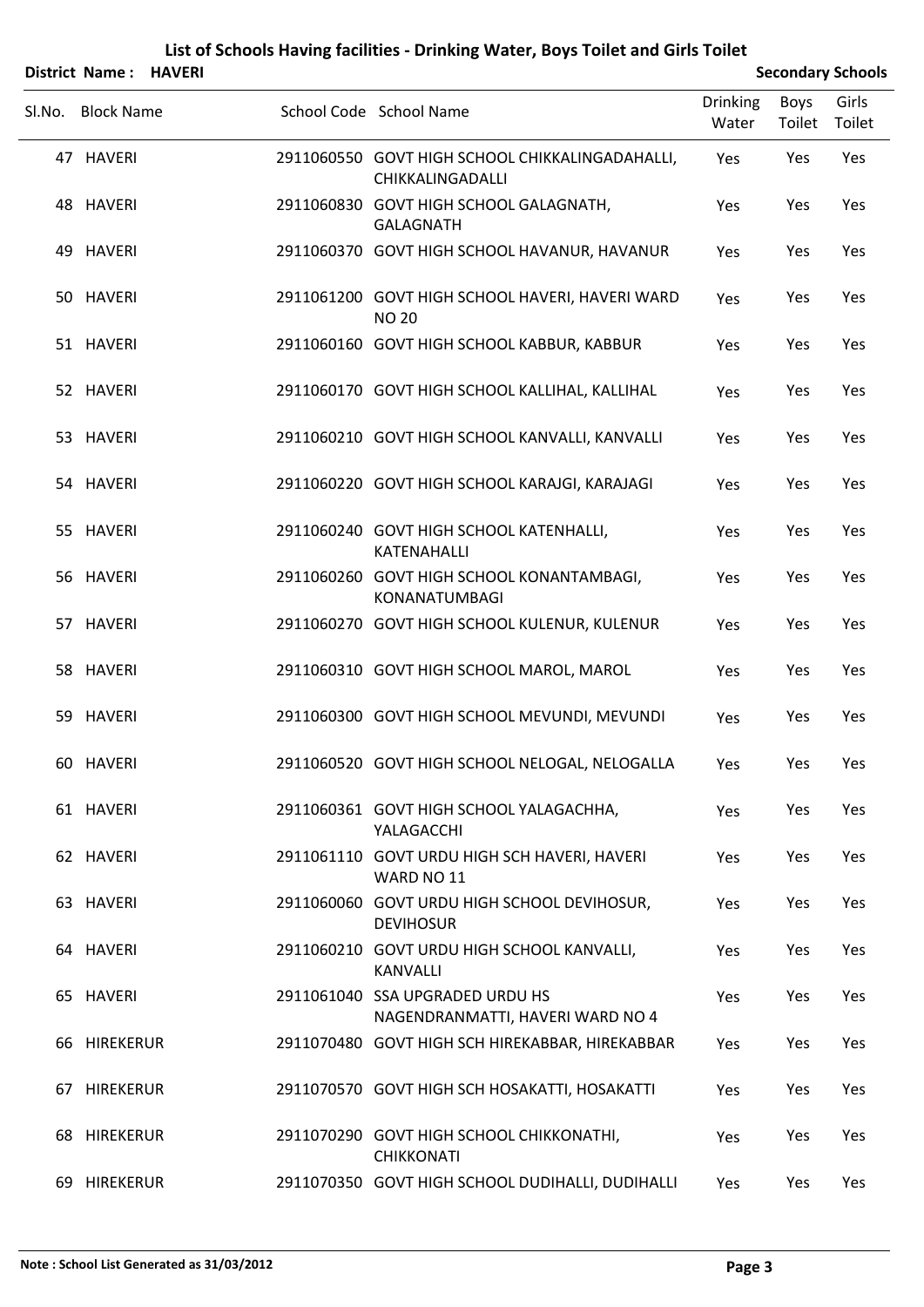# SLNo. Block Name School Code School Name Drinking Water Boys Toilet Girls Toilet **District Name : HAVERI Secondary** Schools HIREKERUR 2911071410 GOVT HIGH SCHOOL HIREKERUR, HIREKERUR 70 Yes Yes Yes WARD NO 5 71 HIREKERUR 2911070580 GOVT HIGH SCHOOL HULLATTI, HULLATTI Yes Yes Yes 72 HIREKERUR 2911070630 GOVT HIGH SCHOOL KACHAVI, KACHAVI Yes Yes Yes 73 HIREKERUR 2911070640 GOVT HIGH SCHOOL KADUR, KADUR Yes Yes Yes 74 HIREKERUR 2911070770 GOVT HIGH SCHOOL KUNCHUR, KUNCHUR Yes Yes Yes 75 HIREKERUR 2911070910 GOVT HIGH SCHOOL NULGERI, NULAGERI Yes Yes Yes HIREKERUR 2911071020 GOVT HIGH SCHOOL SHIRGAMBI, 76 Yes Yes Yes SHIRAGAMBI 77 HIREKERUR 2911071080 GOVT HIGH SCHOOL TAVARAGI, TAVARAGI Yes Yes Yes 78 HIREKERUR 2911071180 GOVT HIGH SCHOOL YADAGOD, YADAGOD Yes Yes Yes HIREKERUR 2911070270 GOVT URDU HIGH SCH CHIKKERUR, 79 Yes Yes Yes CHIKKERUR HIREKERUR 2911070461 GOVT URDU HIGH SCH HAUNSABHAVI, 80 Yes Yes Yes HAUNSABHAVI HIREKERUR 2911071460 GOVT URDU HIGH SCHOOL HIREKERUR, 81 Yes Yes Yes HIREKERUR WARD NO 10 82 HIREKERUR 2911070730 GOVT URDU HIGH SCHOOL KOD, KOD Yes Yes Yes 83 HIREKERUR 2911070831 GOVT URDU HIGH SCHOOL MASUR, MASUR Yes Yes Yes HIREKERUR 2911070880 NG BANKAR COMP PU COLLEGE NESHVI, 84 Yes Yes Yes NESHAVI 85 RANNEBENNUR 2911140260 GOVT HIGH SCH GANGAPUR, GANGAPUR Yes Yes Yes RANNEBENNUR 2911141670 GOVT HIGH SCH M‐NGR RANEBENNUR, 86 Yes Yes Yes RANEBENNUR WARD NO 29 87 RANNEBENNUR 2911140420 GOVT HIGH SCHOOL HEDIYAL, HEDIYAL Yes Yes Yes RANNEBENNUR 2911140041 GOVT HIGH SCHOOL AREMALLAPUR, 88 Yes Yes Yes AREMALAPUR RANNEBENNUR 2911140090 GOVT HIGH SCHOOL BENAKANKONDA, 89 Yes Yes Yes BENAKANAKONDA RANNEBENNUR 2911140320 GOVT HIGH SCHOOL GUDIHONATTI, 90 Yes Yes Yes GUDIHONNATTI 91 RANNEBENNUR 2911140330 GOVT HIGH SCHOOL HALAGERI, HALAGERI Yes Yes Yes 92 RANNEBENNUR 2911140390 GOVT HIGH SCHOOL HANUMAPUR, Yes Yes Yes

HANUMAPUR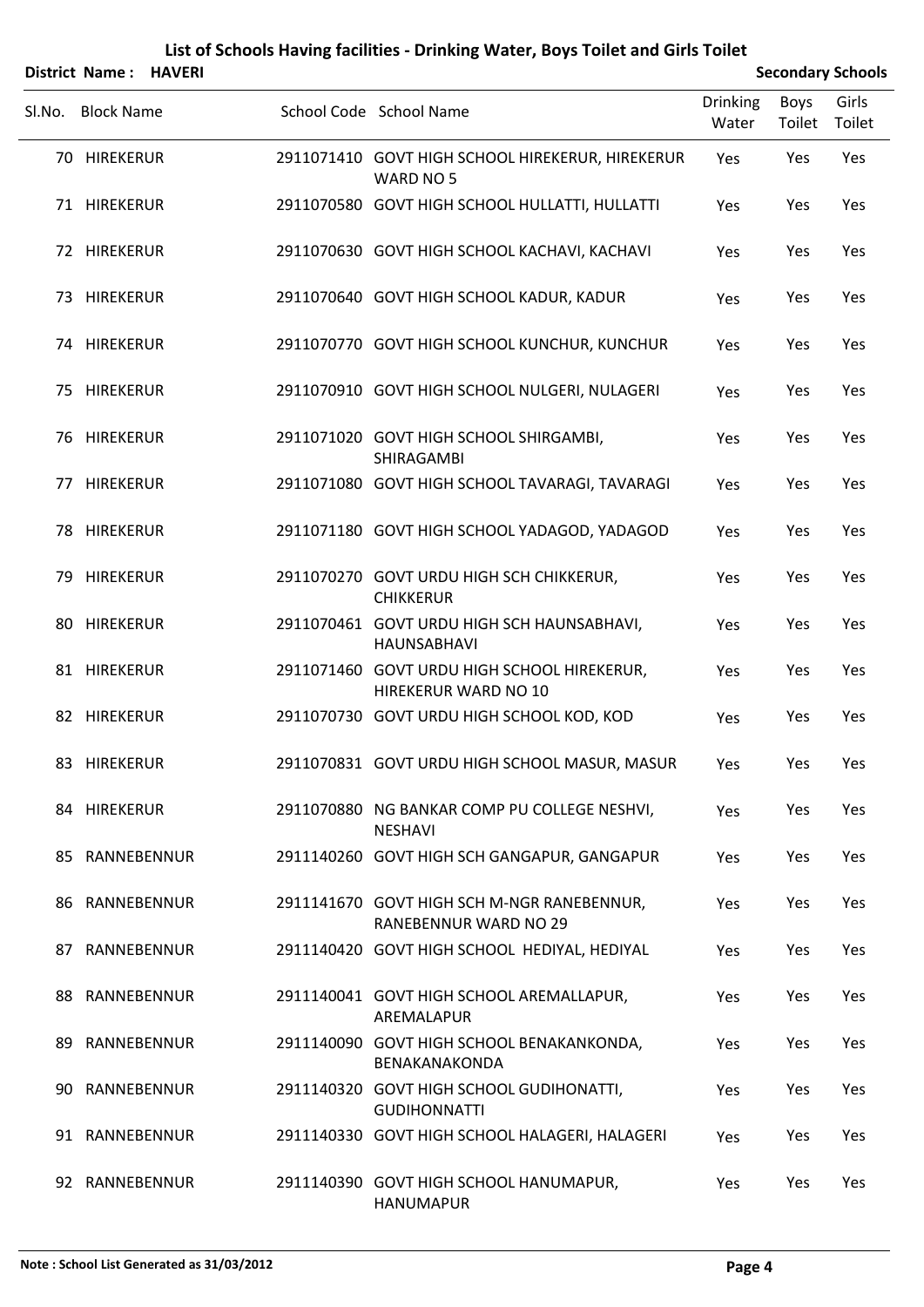|    | District Name: HAVERI |  |                                                                              |                          |                       | <b>Secondary Schools</b> |
|----|-----------------------|--|------------------------------------------------------------------------------|--------------------------|-----------------------|--------------------------|
|    | Sl.No. Block Name     |  | School Code School Name                                                      | <b>Drinking</b><br>Water | <b>Boys</b><br>Toilet | Girls<br>Toilet          |
|    | 93 RANNEBENNUR        |  | 2911140400 GOVT HIGH SCHOOL HARANGIRI,<br><b>HARANAGIRI</b>                  | Yes                      | Yes                   | Yes                      |
|    | 94 RANNEBENNUR        |  | 2911141130 GOVT HIGH SCHOOL HIREBIDARI, HIREBIDARI                           | Yes                      | Yes                   | Yes                      |
| 95 | RANNEBENNUR           |  | 2911140450 GOVT HIGH SCHOOL HIREMAGNUR,<br>HIREMAGANUR                       | Yes                      | Yes                   | Yes                      |
|    | 96 RANNEBENNUR        |  | 2911140490 GOVT HIGH SCHOOL HOSAHULIHALLI,<br><b>HOSAHOOLIHALLI</b>          | Yes                      | Yes                   | Yes                      |
| 97 | RANNEBENNUR           |  | 2911140510 GOVT HIGH SCHOOL HULIKATTI, HULIKATTI                             | Yes                      | Yes                   | Yes                      |
|    | 98 RANNEBENNUR        |  | 2911140550 GOVT HIGH SCHOOL ITAGI, ITIGI                                     | Yes                      | Yes                   | Yes                      |
| 99 | RANNEBENNUR           |  | 2911140561 GOVT HIGH SCHOOL JOISARAHARALAHALLI,<br><b>JOISERAHARALAHALLI</b> | Yes                      | Yes                   | Yes                      |
|    | 100 RANNEBENNUR       |  | 2911140790 GOVT HIGH SCHOOL MAKNUR, MAKANUR                                  | Yes                      | Yes                   | Yes                      |
|    | 101 SAVANUR           |  | 2911160160 GOVT HIGH SCH HALEMANNANGI,<br>HALEMANNANGI                       | Yes                      | Yes                   | Yes                      |
|    | 102 SAVANUR           |  | 2911160180 GOVT HIGH SCH HESRUR, HESARUR                                     | Yes                      | Yes                   | Yes                      |
|    | 103 SAVANUR           |  | 2911160230 GOVT HIGH SCH HOSAHALLI, HOSAHALLI                                | Yes                      | Yes                   | Yes                      |
|    | 104 SAVANUR           |  | 2911160280 GOVT HIGH SCH HUVINSHIGALI,<br>HUVINASHIGLI                       | Yes                      | Yes                   | Yes                      |
|    | 105 SAVANUR           |  | 2911160300 GOVT HIGH SCH ICCHANGI, ICHHANGI                                  | Yes                      | Yes                   | Yes                      |
|    | 106 SAVANUR           |  | 2911160310 GOVT HIGH SCH JALLAPUR, JALLAPUR                                  | Yes                      | Yes                   | Yes                      |
|    | 107 SAVANUR           |  | 2911160390 GOVT HIGH SCH KALSUR, KALSUR                                      | Yes                      | Yes                   | Yes                      |
|    | 108 SAVANUR           |  | 2911160490 GOVT HIGH SCH MANTRODI, MANTARAWADI                               | Yes                      | Yes                   | Yes                      |
|    | 109 SAVANUR           |  | 2911160740 GOVT HIGH SCH SAVANUR, SAVANUR WARD<br>NO <sub>3</sub>            | Yes                      | Yes                   | Yes                      |
|    | 110 SAVANUR           |  | 2911160580 GOVT HIGH SCH SHIRABADAGI, SHIRABADAGI                            | Yes                      | Yes                   | Yes                      |
|    | 111 SAVANUR           |  | 2911160420 GOVT P U COL KUNIMELLAHALLI,<br>KUNIMELLIHALLI                    | Yes                      | Yes                   | Yes                      |
|    | 112 SAVANUR           |  | 2911160750 GOVT P U COL SAVANUR, SAVANUR WARD<br>NO <sub>4</sub>             | Yes                      | Yes                   | Yes                      |
|    | 113 SAVANUR           |  | 2911160170 GOVT PU COL HATTIMATTUR, HATTIMATTUR                              | Yes                      | Yes                   | Yes                      |
|    | 114 SAVANUR           |  | 2911160400 GOVT URDU HIGH SCH KARADAGI, KARADAGI                             | Yes                      | Yes                   | Yes                      |
|    | 115 SAVANUR           |  | 2911160070 SSA UPGRADED HS CHALLAL, CHALLAL                                  | Yes                      | Yes                   | Yes                      |